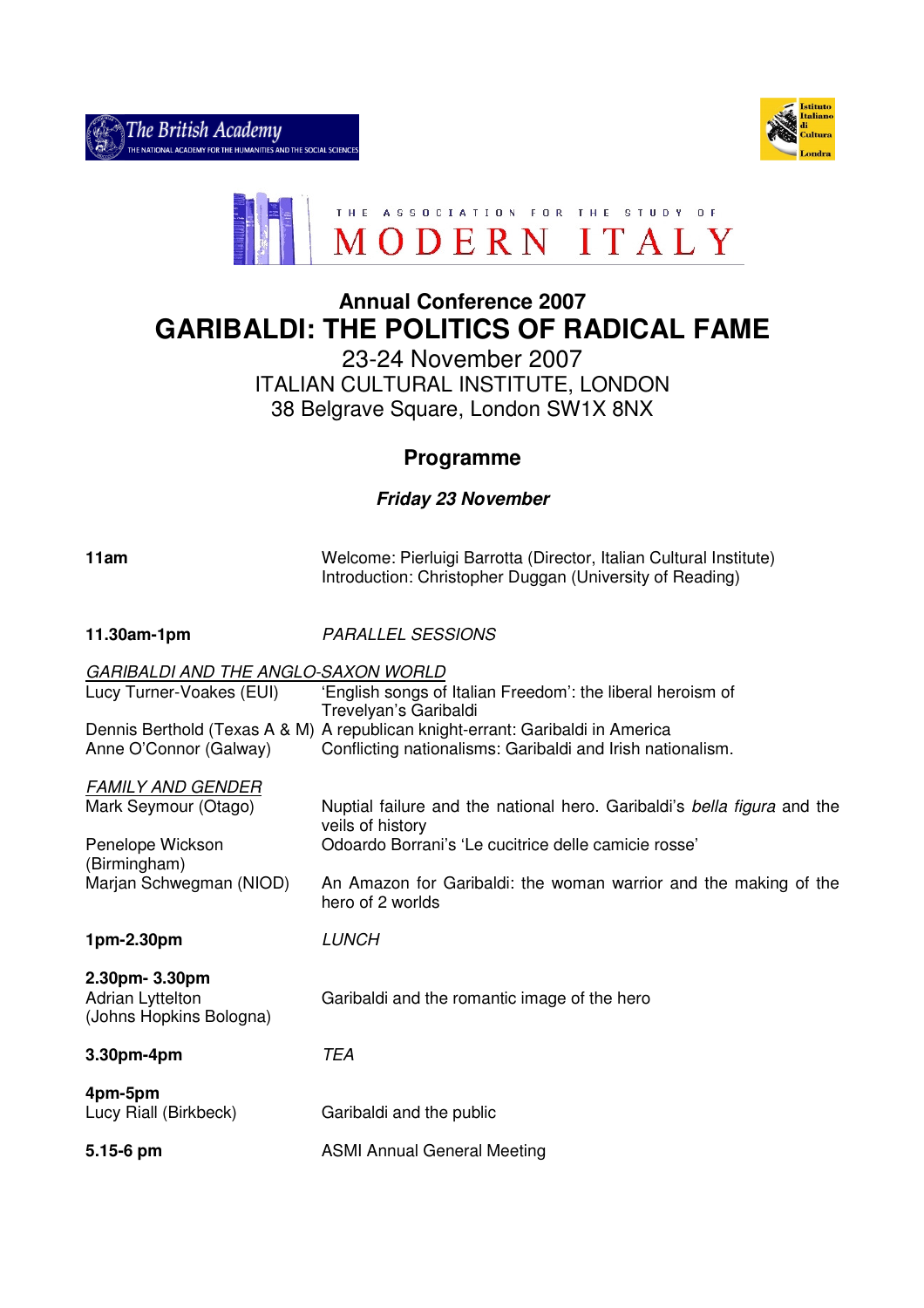## **Saturday 24 November**

| $9.30 - 11$ am                                    | <b>PARALLEL SESSIONS</b>                                                                                                        |
|---------------------------------------------------|---------------------------------------------------------------------------------------------------------------------------------|
| <b>IMAGE AND ICON</b><br>Katarina Andersson (EUI) | Garibaldi and the Swedish press<br>G. Pécout (ENS Paris & EPHE) Garibaldi as a Mediterranean hero: the making of a literary and |
| Stephen Gundle (Warwick)                          | political tradition<br>Garibaldi from charismatic hero to movie icon                                                            |
| <b>GARIBALDI AND LIBERAL ITALY</b>                |                                                                                                                                 |
| Fulvio Conti (Florence)                           | Freemasonry and the myth of Garibaldi in liberal Italy                                                                          |
| Anne Bruch (Rostock)                              | Garibaldi and the democratic opposition in Parliament                                                                           |
| Catherine Brice (Paris XII)                       | Garibaldi and Vittorio Emanuele II: an odd couple?                                                                              |
| 11-11.30am                                        |                                                                                                                                 |

#### **11.30-1pm**

| <b>FROM RADICALISM TO FASCISM</b> |                                                                               |
|-----------------------------------|-------------------------------------------------------------------------------|
| Maurizio Ridolfi (Viterbo)        | Garibaldi and Italian Radicalism                                              |
|                                   | Roberta Suzzi Valli (Birkbeck) Garibaldi in the political struggle of 1919-22 |
| Massimo Baioni (Siena)            | Interpretations and images of Garibaldi in fascist Italy                      |

**1pm-2.30pm** LUNCH

Paul Ginsborg (Florence) Is Garibaldi dead?

## **2.30-4pm**

| <b>WAR AND POST-WAR</b><br>Jessica Kraatz Magri<br>(Humboldt Berlin)<br>Silvana Patriarca (Fordham) | <i>Vota Garibaldi!</i> The popular hero as electoral symbol<br>Garibaldi a I'ha dosent agn: uses and abuses of Garibaldi in<br>contemporary Italy |
|-----------------------------------------------------------------------------------------------------|---------------------------------------------------------------------------------------------------------------------------------------------------|
| 4-4.30pm<br>4.30-5.30pm                                                                             | TEA                                                                                                                                               |